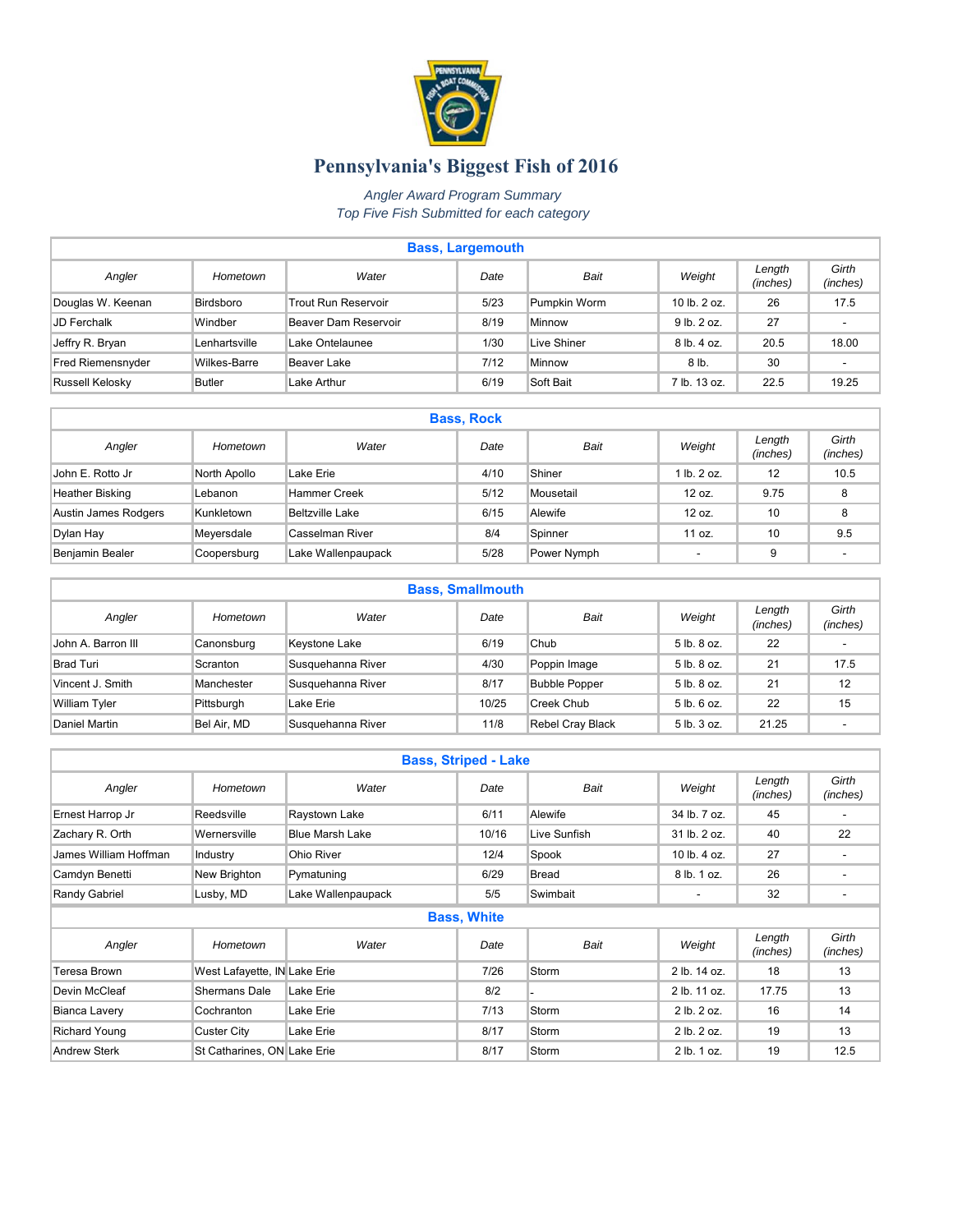| <b>Bluegill</b>      |               |                      |      |            |             |                    |                   |  |  |
|----------------------|---------------|----------------------|------|------------|-------------|--------------------|-------------------|--|--|
| Angler               | Hometown      | Water                | Date | Bait       | Weight      | Length<br>(inches) | Girth<br>(inches) |  |  |
| Peyton Woomer        | Duncansville  | Canoe Creek State Rk | 6/4  | Red Worm   | 3 lb. 3 oz. | 15                 | ٠                 |  |  |
| <b>Kelsey Pearce</b> | Thomasville   | Kessler Pond         | 7/6  | Live Worm  | 1 lb. 8 oz. | 11                 | 12                |  |  |
| Diana Young          | Coopersburg   | Pecks Pond           | 5/20 | Worm       | 15.5 oz.    | 10.25              | 11                |  |  |
| Charles F. Young     | Coopersburg   | Pecks Pond           | 5/20 | Worm       | 14 oz.      | 10.25              | 10.25             |  |  |
| Lauren Rice          | Slippery Rock | <b>Curry Pond</b>    | 7/2  | Jig & Worm | 14 oz.      | 9.25               | 9                 |  |  |

| <b>Bowfin</b> |                |                 |      |                       |             |                    |                   |  |  |
|---------------|----------------|-----------------|------|-----------------------|-------------|--------------------|-------------------|--|--|
| Angler        | Hometown       | Water           | Date | Bait                  | Weight      | Length<br>(inches) | Girth<br>(inches) |  |  |
| Chad Umbaugh  | New Kensington | Pymatuning Lake | 4/23 | <b>Fathead Minnow</b> | 5 lb. 2 oz. | 29                 |                   |  |  |

| Carp               |              |                        |       |           |               |                    |                   |  |  |  |
|--------------------|--------------|------------------------|-------|-----------|---------------|--------------------|-------------------|--|--|--|
| Angler             | Hometown     | Water                  | Date  | Bait      | Weight        | Length<br>(inches) | Girth<br>(inches) |  |  |  |
| Brendan Killen     | McMurray     | Edinboro Lake          | 7/7   | Corn      | 29 lb. 1 oz.  | 39                 | 25                |  |  |  |
| Ireland Killen     | McMurray     | Edinboro Lake          | 7/3   | Corn      | 27 lb. 10 oz. | 39                 | 23.5              |  |  |  |
| Michael Martinez   | Philadelphia | <b>Frankford Creek</b> | 11/24 | Corn Meal | 27 lb. 4 oz.  | 34                 | 24                |  |  |  |
| Isabella Psillidis | Pittsburgh   | Edinboro Lake          | 7/4   | Corn      | 27 lb.        | 36                 | 24.5              |  |  |  |
| Charles Thomas Jr  | Philadelphia | Frankford Creek        | 11/13 | Corn      | 24 lb. 5 oz.  | 33                 | 23                |  |  |  |

| <b>Catfish, Bullhead</b> |                   |                      |      |               |                 |                    |                   |  |  |  |
|--------------------------|-------------------|----------------------|------|---------------|-----------------|--------------------|-------------------|--|--|--|
| Angler                   | Hometown          | Water                | Date | Bait          | Weight          | Length<br>(inches) | Girth<br>(inches) |  |  |  |
| Russell Dinch Jr         | Washington        | Cranberry Glade Lake | 9/2  | Night crawler | $3$ lb. $1$ oz. | 17                 |                   |  |  |  |
| Jack Piskorski           | <b>West Grove</b> | Anson B Nixon Rk     | 5/7  | Night crawler | 2 lb. 4 oz.     | 16                 | 11                |  |  |  |
| John E. Rotto Jr         | North Apollo      | Lake Erie            | 4/9  | Worm          | $2$ lb. $1$ oz. | 14.5               | 10.5              |  |  |  |
| Julie Umbaugh            | New Kensington    | Sinnemahoning Lake   | 5/28 | Night crawler | $1$ lb. $8$ oz. | 14.5               | ٠                 |  |  |  |

| <b>Catfish, Channel</b>    |               |                         |      |               |                  |                    |                   |  |  |  |
|----------------------------|---------------|-------------------------|------|---------------|------------------|--------------------|-------------------|--|--|--|
| Angler                     | Hometown      | Water                   | Date | Bait          | Weight           | Length<br>(inches) | Girth<br>(inches) |  |  |  |
| <b>Bill Thimons</b>        | Arnold        | <b>Allegheny River</b>  | 7/23 | Chub          | 22 lb. 4 oz.     | 39                 | 22                |  |  |  |
| <b>Brett Van Leininger</b> | Shillington   | Conowingo Reservoir     | 9/24 | Cut Bait      | $18$ lb, $6$ oz. | 32                 | 20                |  |  |  |
| Jacob Bombach              | Jeannette     | Twin Lakes - Upper Lake | 8/8  | Baitfish      | $15$ lb. $1$ oz. | 31.75              | 18.75             |  |  |  |
| Mark Brunk                 | Chambersburg  | Gifford Pinchot Lake    | 9/4  | Chicken liver | 11 lb. $13 oz$ . | 30.5               | 16                |  |  |  |
| Michael A. Spleen Jr       | Schwenksville | Lake Nockamixon         | 8/2  | Chicken liver | 11 lb. 2 oz.     | 29                 | 16.25             |  |  |  |

| <b>Catfish, Flathead</b> |            |                        |      |                         |               |                    |                   |  |  |
|--------------------------|------------|------------------------|------|-------------------------|---------------|--------------------|-------------------|--|--|
| Angler                   | Hometown   | Water                  | Date | Bait                    | Weight        | Length<br>(inches) | Girth<br>(inches) |  |  |
| Stephen J. Hallas Jr     | Hermitage  | Shenango Res           | 8/1  | Creek Chub              | 34 lb. 4 oz.  | 46.25              | 24.25             |  |  |
| Lawson Wilkinson         | Pittsburgh | Ohio River             | 8/17 | Cutbait Bluegill        | 33 lb. 15 oz. | 43                 |                   |  |  |
| David Karpinski          | Pittsburgh | <b>Allegheny River</b> | 7/12 | <b>Cutbait Bluegill</b> | 32 lb. 10 oz. | 41                 | 27                |  |  |
| Anthony W. Sarsfield Jr  | Somerset   | Susquehanna River      | 5/1  | Live Bluegill           | 32 lb. 3 oz.  | 42                 | 27                |  |  |
| Richard R. Gambler Sr.   | Columbia   | Susquehanna River      | 8/13 | Sunfish                 | 29 lb.        | 39                 | ٠                 |  |  |

| <b>Crappie</b>    |               |               |        |               |                 |                    |                   |  |  |  |
|-------------------|---------------|---------------|--------|---------------|-----------------|--------------------|-------------------|--|--|--|
| Angler            | Hometown      | Water         | Date   | Bait          | Weight          | Length<br>(inches) | Girth<br>(inches) |  |  |  |
| Laken Fitzgerald  | Vanport       | Raccoon Lake  | $5/22$ | Jig & Minnow  | $3$ lb. $6$ oz. | 20                 | 15                |  |  |  |
| <b>Bill Hines</b> | Shelocta      | Lake Arthur   | 12/31  | Maggot        | 2 lb. 12 oz.    | 16                 | 12                |  |  |  |
| Rocko Buffone     | Kittanning    | Keystone Lake | 5/22   | Minnow & Cork | 2 lb. 9 oz.     | 15.75              |                   |  |  |  |
| Daniel Pollock    | Slippery Rock | Lake Arthur   | 4/18   | Minnow        | $2$ lb. $5$ oz. | 16                 | 13                |  |  |  |
| Patrick Acierno   | Freedom       | Lake Arthur   | 2/12   | Jig           | $2$ lb. $5$ oz. | 15.5               | 13.25             |  |  |  |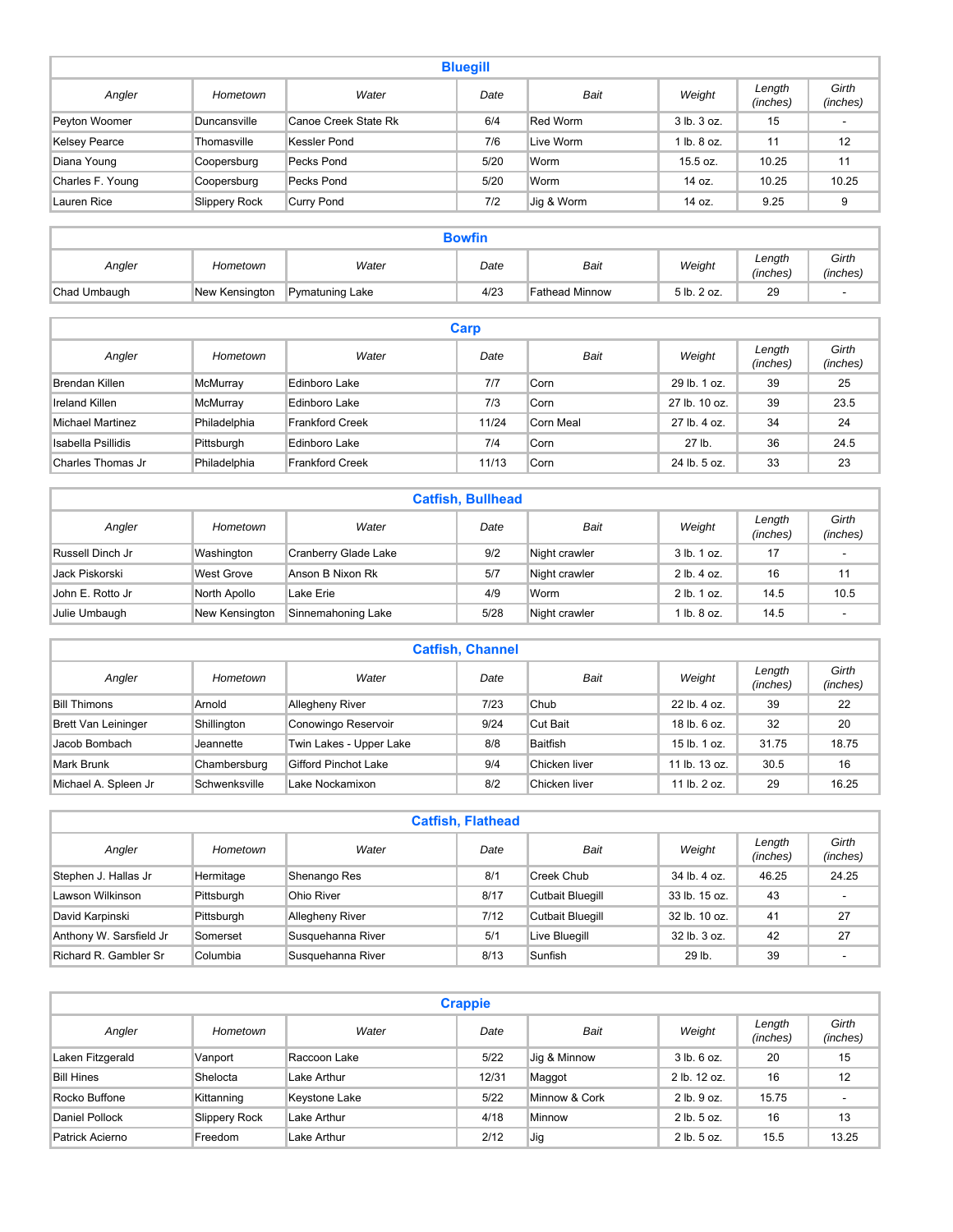| Drum, Freshwater (Sheepshead) |                      |                   |      |               |                 |                    |                   |  |  |  |
|-------------------------------|----------------------|-------------------|------|---------------|-----------------|--------------------|-------------------|--|--|--|
| Angler                        | Hometown             | Water             | Date | Bait          | Weight          | Length<br>(inches) | Girth<br>(inches) |  |  |  |
| Jim Mirage                    | Burgettstown         | Monongahela River | 5/26 | Night crawler | 17 lb. 5 oz.    | 27                 | 33                |  |  |  |
| Russell Dinch                 | Washington           | Monongahela River | 4/24 | Night crawler | 12 lb. 2 oz.    | 29.5               |                   |  |  |  |
| David C. Krimm IV             | <b>Butler</b>        | Lake Erie         | 9/3  | Reef Runner   | 10 lb. 14 oz.   | 27                 | 22                |  |  |  |
| Mike Doerflinger              | Slippery Rock        | Lake Erie         | 5/29 | Tube          | 10 lb. 14 oz.   | 28.5               | 18                |  |  |  |
| Ryan Newman                   | <b>Three Springs</b> | Lake Erie         | 7/25 | Storm         | 10 lb. $10$ oz. | 31                 | 18.5              |  |  |  |

| <b>Muskellunge</b>      |                 |                        |      |                  |              |                    |                   |  |  |  |
|-------------------------|-----------------|------------------------|------|------------------|--------------|--------------------|-------------------|--|--|--|
| Angler                  | Hometown        | Water                  | Date | Bait             | Weight       | Length<br>(inches) | Girth<br>(inches) |  |  |  |
| Christopher M. Kostella | Home            | <b>Allegheny River</b> | 6/14 | Pyle Diver       | 37 lb. 4 oz. | 53                 | 23.5              |  |  |  |
| <b>Dustin Bowers</b>    | Blairsville     | Glendale Lake          | 7/6  | Sucker           | 35 lb. 8 oz. | 50                 | 25                |  |  |  |
| <b>William Tyler</b>    | Pittsburgh      | Lake Arthur            | 5/31 | <b>Blue Gill</b> | 29 lb. 7 oz. | 45                 | 23                |  |  |  |
| Mike Speaker            | <b>Bradford</b> | Kinzua Reservoir       | 1/23 | Emerald Shiner   | 26 lb. 2 oz. | 46                 | 21                |  |  |  |
| Daniel Hoffman          | New Brighton    | Ohio River             | 3/9  | Hot & Tot        | 24 lb. 9 oz  | 46                 |                   |  |  |  |

| <b>Muskellunge, Tiger</b> |              |               |      |        |        |                    |                   |  |  |
|---------------------------|--------------|---------------|------|--------|--------|--------------------|-------------------|--|--|
| Angler                    | Hometown     | Water         | Date | Bait   | Weight | Length<br>(inches) | Girth<br>(inches) |  |  |
| IJohn E. Rotto Jr         | North Apollo | Woodcock Lake | 5/5  | Shiner |        | 40                 |                   |  |  |

| <b>Perch, White</b> |              |           |      |                       |                 |                    |                   |  |  |  |
|---------------------|--------------|-----------|------|-----------------------|-----------------|--------------------|-------------------|--|--|--|
| Angler              | Hometown     | Water     | Date | Bait                  | Weight          | Length<br>(inches) | Girth<br>(inches) |  |  |  |
| Mike Hopkins        | Sewickley    | Lake Erie | 8/7  | Storm                 | 2 lb. 3 oz.     | 15                 | 11.5              |  |  |  |
| <b>Briley Huey</b>  | Brockway     | Lake Erie | 9/17 | Night crawler         | l lb. 13 oz.    | 13.75              | 11.25             |  |  |  |
| John E. Rotto Sr    | North Apollo | Lake Erie | 4/2  | Shiner                | 1 lb. 8 oz.     | 11                 | $\sim$            |  |  |  |
| Ryan Svetz          | Buford, GA   | Lake Erie | 7/13 | Willow Leaf with worm | $1$ lb. $4$ oz. | 12.5               | 9.75              |  |  |  |
| Drew Svetz          | Buford, GA   | Lake Erie | 7/13 | Willow Leaf with worm | $1$ lb. $2$ oz. | 12.5               | 9.5               |  |  |  |

| <b>Perch, Yellow</b>    |               |                  |      |                |                 |                    |                   |  |  |
|-------------------------|---------------|------------------|------|----------------|-----------------|--------------------|-------------------|--|--|
| Angler                  | Hometown      | Water            | Date | Bait           | Weight          | Length<br>(inches) | Girth<br>(inches) |  |  |
| Brian M. Clark          | Edinboro      | Presque Isle Bay | 3/30 | Emerald Shiner | 2 lb. 14 oz.    | 16                 | 14.5              |  |  |
| Bryan McMillin          | Slippery Rock | Pymatuning Lake  | 3/19 | Vibe           | 2 lb. 8 oz.     | 15.25              |                   |  |  |
| Mark Anthony Ferrington | Erie          | Lake Erie        | 4/24 | Live Minnows   | 2 lb. 6 oz.     | 15.25              | 11.5              |  |  |
| John E. Rotto Jr.       | North Apollo  | Lake Erie        | 4/10 | Shiner         | $2$ lb. $3$ oz. | 15.25              | 11.5              |  |  |
| John R. Welch           | Erie          | Presque Isle Bay | 4/12 | <b>Minnows</b> | $2$ lb. $1$ oz. | 16                 | 11.25             |  |  |

| <b>Pickerel, Chain</b> |              |                      |      |                         |             |                    |                   |  |  |  |
|------------------------|--------------|----------------------|------|-------------------------|-------------|--------------------|-------------------|--|--|--|
| Angler                 | Hometown     | Water                | Date | Bait                    | Weight      | Length<br>(inches) | Girth<br>(inches) |  |  |  |
| Donald Snyder          | Leesport     | Lake Ontelaunee      | 8/4  | Senko Creature          | 4 lb. 7 oz. | 25                 | 10.25             |  |  |  |
| Ben F. Rzicznek        | Mercer       | Otter Creek          | 3/1  | Storm Wild Eye Pro Curl | 4 lb. 4 oz. | 23.75              | 12.5              |  |  |  |
| Clint Reinhart         | Coopersburg  | Nockamixon           | 8/23 | Mepps Aglia             | 4 lb. 1 oz. | 24.5               | 12                |  |  |  |
| <b>Clint Reinhart</b>  | Coopersburg  | Green Lane Reservoir | 6/1  | Mepps Aglia             | 3 lb. 3 oz. | 22                 | 14                |  |  |  |
| Troy M. Fickes         | Fayetteville | Conodoguinet         | 9/23 | Whopperplopp            | ۰           | 26                 | ۰                 |  |  |  |

| <b>Pike, Northern</b>                                                                                   |                    |                     |      |                 |                          |    |    |  |
|---------------------------------------------------------------------------------------------------------|--------------------|---------------------|------|-----------------|--------------------------|----|----|--|
| Girth<br>Length<br>Weight<br><b>Bait</b><br>Water<br>Angler<br>Date<br>Hometown<br>(inches)<br>(inches) |                    |                     |      |                 |                          |    |    |  |
| James William Hoffman                                                                                   | Industry           | Allegheny Reservoir | 10/6 | Cisco           | 10 lb. 13 oz.            | 34 | ۰  |  |
| Michael Yannick                                                                                         | <b>Hummelstown</b> | Susquehanna River   | 9/28 | Whopper Plopper | $\overline{\phantom{a}}$ | 30 | 12 |  |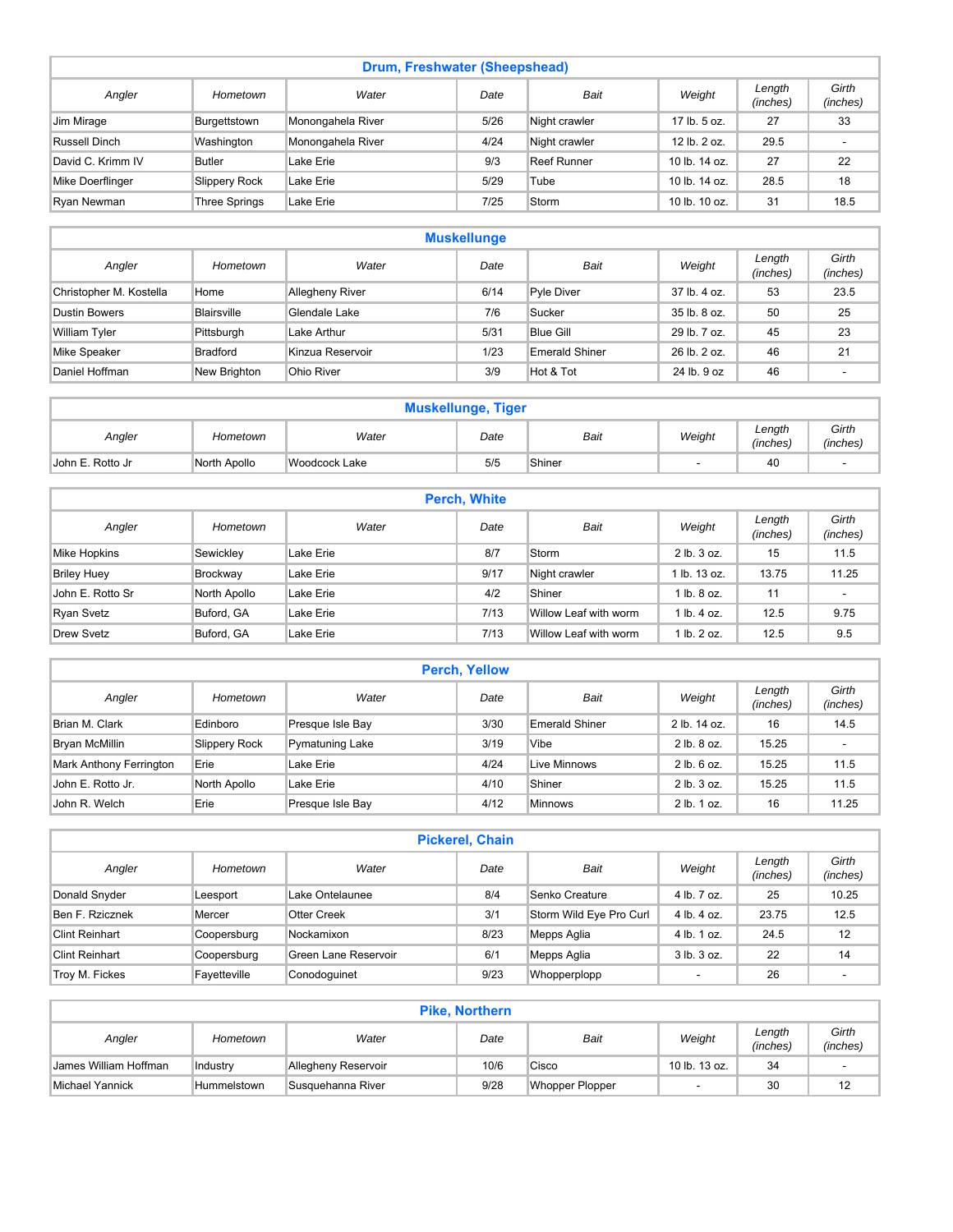| <b>Suckers</b>   |                |                      |      |            |              |                    |                          |  |  |
|------------------|----------------|----------------------|------|------------|--------------|--------------------|--------------------------|--|--|
| Angler           | Hometown       | Water                | Date | Bait       | Weight       | Length<br>(inches) | Girth<br>(inches)        |  |  |
| John B. Zelko    | Steelton       | <b>Elk Creek</b>     | 5/2  | Worm       | 7 lb.        | 27.5               | 15.25                    |  |  |
| John M. Zelko    | Steelton       | <b>Elk Creek</b>     | 5/2  | Worm       | 6 lb. 4 oz.  | 25.5               | 14.75                    |  |  |
| Chad Umbaugh     | New Kensington | <b>Crooked Creek</b> | 8/25 | Bowfishing | 5 lb. 14 oz. | 25.5               | ٠.                       |  |  |
| Chad Umbaugh     | New Kensington | <b>Crooked Creek</b> | 8/5  | Bowfishing | 5 lb. 12 oz. | 25                 | $\overline{\phantom{a}}$ |  |  |
| John E. Rotto Jr | North Apollo   | Kiski River          | 5/9  | Worm       | 5 lb. 8 oz.  | 22.5               | 14.5                     |  |  |

| <b>Trout, Brook</b> |             |                       |      |            |              |                    |                   |  |  |  |
|---------------------|-------------|-----------------------|------|------------|--------------|--------------------|-------------------|--|--|--|
| Angler              | Hometown    | Water                 | Date | Bait       | Weight       | Length<br>(inches) | Girth<br>(inches) |  |  |  |
| Jared Henninger     | Manheim     | Eleven Mile Creek     | 4/16 | Power Bait | 5 lb. 8 oz.  | 22                 | 14.5              |  |  |  |
| Steve Long          | Mifflinburg | Salmon Creek          | 4/27 | Minnow     | 5 lb. 5 oz.  | 20.25              | 14.75             |  |  |  |
| Steve Long          | Mifflinburg | Salmon Creek          | 4/27 | Minnow     | 5 lb. 4 oz.  | 20                 | 14.75             |  |  |  |
| Thomas J. Schu      | Shunk       | <b>Schrader Creek</b> | 4/28 | Wax Worm   | 5 lb. 4 oz.  | 20                 | 15                |  |  |  |
| Steve Long          | Mifflinburg | Salmon Creek          | 4/27 | Minnow     | 4 lb. 12 oz. | 19.5               | 13.75             |  |  |  |

| <b>Trout, Brown</b>  |            |                     |       |               |                          |                    |                   |  |  |
|----------------------|------------|---------------------|-------|---------------|--------------------------|--------------------|-------------------|--|--|
| Angler               | Hometown   | Water               | Date  | Bait          | Weight                   | Length<br>(inches) | Girth<br>(inches) |  |  |
| Ned Moore III        | Portage    | <b>Walnut Creek</b> | 10/1  | <b>Bugger</b> | 14 lb. 14 oz.            | 32.5               | 17.5              |  |  |
| John C. Jensen       | Erie       | Lake Erie           | 4/10  | Minnow        | 13 lb. 8 oz.             | 27.25              | 19                |  |  |
| Robert Frazier       | Hanover    | Ortanna Pond 1      | 4/19  | Castmaster    | 12 lb. 4 oz.             | 25                 | 19.5              |  |  |
| William M. Sirochman | Ford City  | Presque Isle Bay    | 4/6   | Curly Tail    | 11 $\mathsf{lb}$ . 4 oz. | 28                 | 18                |  |  |
| John S. Graff        | Washington | Trout Run           | 10/19 | Powerbait     | 10 lb. 13 oz.            | 28.5               | 17                |  |  |

|                        | <b>Trout, Lake</b> |           |      |              |              |                    |                   |  |  |  |
|------------------------|--------------------|-----------|------|--------------|--------------|--------------------|-------------------|--|--|--|
| Angler                 | Hometown           | Water     | Date | Bait         | Weight       | Length<br>(inches) | Girth<br>(inches) |  |  |  |
| Sean Phillips          | Glenshaw           | Lake Erie | 4/24 | Spoon        | 25 lb. 1 oz. | 34                 | 24                |  |  |  |
| Vincent Silvaggi       | Erie               | Lake Erie | 4/27 | Dream Weaver | 21 lb.       | 35.5               | 22                |  |  |  |
| <b>Mark Tattersall</b> | Erie               | Lake Erie | 7/2  |              | 19 lb. 8 oz. | 34                 | 21                |  |  |  |

| <b>Trout, Golden Rainbow</b> |           |                     |      |                     |              |                    |                   |  |  |  |
|------------------------------|-----------|---------------------|------|---------------------|--------------|--------------------|-------------------|--|--|--|
| Angler                       | Hometown  | Water               | Date | <b>Bait</b>         | Weight       | Length<br>(inches) | Girth<br>(inches) |  |  |  |
| Christopher L. Joseph        | Allentown | Little Lehigh Creek | 6/4  | <b>Berkley Gulp</b> | 14 lb. 1 oz. | 29.75              | 18.25             |  |  |  |
| Anna Jackson                 | Claysburg | Powell Creek        | 3/26 | Minnow              | 7 lb. 15 oz. | 26.5               | 15.5              |  |  |  |
| Michael Moyer Jr             | Pennsburg | <b>Jordan Creek</b> | 4/2  | <b>Butter Worm</b>  | 6 lb. 11 oz. | 24                 | 16                |  |  |  |
| Michael Wu                   | Gibsonia  | North Park Lake     | 4/16 | Powerbait           | 6 lb. 6 oz.  | 24                 | 21                |  |  |  |
| Chelsea Hover                | Lebanon   | Stover's Dam        | 4/2  | Powerbait           | 6 lb. 4 oz.  | 22.5               | 15                |  |  |  |

| <b>Trout, Rainbow</b> |                |                      |       |                           |                 |                    |                   |  |  |  |
|-----------------------|----------------|----------------------|-------|---------------------------|-----------------|--------------------|-------------------|--|--|--|
| Angler                | Hometown       | Water                | Date  | Bait                      | Weight          | Length<br>(inches) | Girth<br>(inches) |  |  |  |
| Owen Harvey           | Havertown      | <b>Chester Creek</b> | 5/14  | <b>White Trout Magnet</b> | $11$ lb.        | 28.5               | 20                |  |  |  |
| Wes Powell            | Cumberland, MD | Evitts Creek         | 4/18  | Homemade Spinner          | $9$ lb. $2$ oz. | 28                 | 17                |  |  |  |
| Rodney Gerber         | Morgantown, WV | Youghiogheny River   | 7/31  | Wet Fly                   | 9 lb.           | 26                 | 16.75             |  |  |  |
| Mckenna Reese         | New Oxford     | Lake Kaiser          | 10/10 | Rapala                    | 8 lb. 12 oz.    | 25                 | 16.75             |  |  |  |
| Jeffrey Zimmerman     | Fredericksburg | Quittahilla Creek    | 5/10  | <b>Night Crawler</b>      | 8 lb. 8 oz.     | 27                 | 16                |  |  |  |